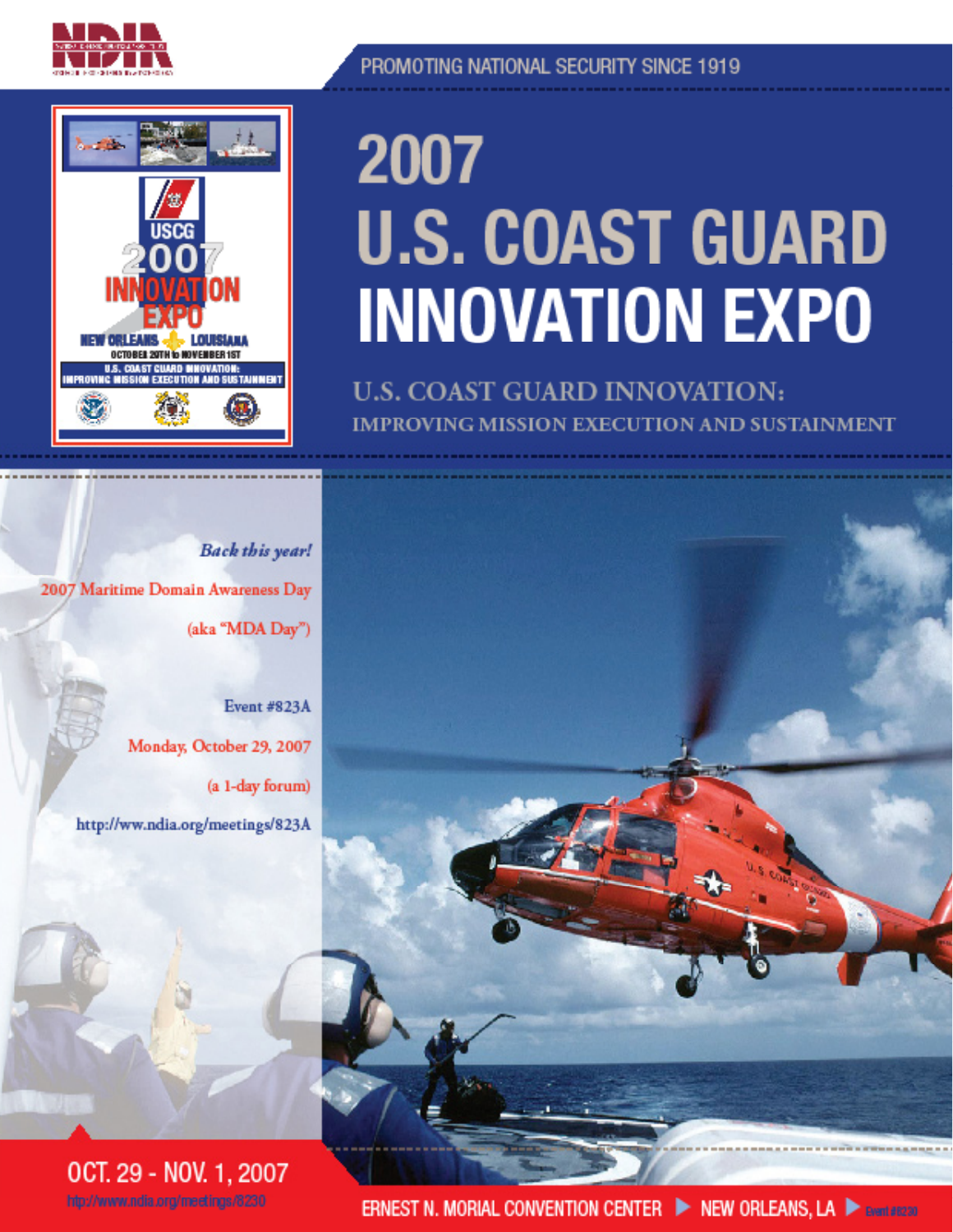*All session times, topics, and speakers subject to change*

*Welcome & Opening Comments* **n Lawrence P. Farrell, Jr., USAF (Ret.) Press & CEO** 

**Drleans Welcome** r C. Ray Nagin

 **Louisiana Welcome The Honorable Kathleen Babineaux Blanco** *(Invited)* **Final** 

**E** Opening Remarks  $M$  Robert Papp, USCG **of Staff L** States Coast Guard

**Commandant Opening Remarks** Thad Allen, USCG **Commandant United States Coast Guard** 

**1st level** 

**Session #1 rleans Ballroom** 

**Lonorable David Walker Example France General, U.S. Government Accountability Office (GAO)** 

**10. Exhibit Hall** 

**Prleans Ballroom IGovernment Mr. Rolf Dietrich, Director of Innovation, rectorate** 

### *Sunday, October 28, 2007* **USCG Innovation Expo Updated Agenda** Tuesday, October 30, 2007 (continued)

|                           | (USCG Expo conference registration badge required in order to attend -<br>There is an additional cost for those who registered for the 1-day MDA Forum only -        | $8:00$ a.m. $-$ 9:00 a.m.                          | <b>USCG Expo Open</b><br>La Nouvelle Orlear                                                         |                                                               |
|---------------------------|----------------------------------------------------------------------------------------------------------------------------------------------------------------------|----------------------------------------------------|-----------------------------------------------------------------------------------------------------|---------------------------------------------------------------|
|                           | MDA Day only badge no longer valid)<br>Sunday, October 28, 2007                                                                                                      |                                                    | $\lessdot$                                                                                          | <b>USCG We</b><br><b>CAPT</b> Joe<br>Chairman,                |
| 8:00 a.m. $-7:00$ p.m.    | Decorator set-up & Exhibitor Registration & set-up<br>Exhibit Hall E foyer; 1st level<br><b>Ernest N. Morial Convention Center</b>                                   |                                                    | $\infty$<br><b>NDIA</b>                                                                             | <b>NDIA Wel</b><br>Lt Gen Lay<br>President &                  |
|                           | Monday, October 29, 2007                                                                                                                                             |                                                    | $\infty$                                                                                            | <b>New Orlea</b><br>Mayor C.                                  |
| $8:00$ a.m. - 12:00 p.m.  | Decorator set-up & Exhibitor set-up (continues)<br>Exhibit Hall E foyer; 1st level<br><b>Ernest N. Morial Convention Center</b>                                      |                                                    | $\infty$                                                                                            | Louisiana<br>The Honor<br>Governor                            |
| 8:00 a.m. $-7:30$ p.m.    | <b>Exhibitor Registration (continues)</b><br><b>Exhibit Hall E foyer</b><br><b>Ernest N. Morial Convention Center</b>                                                |                                                    | $\infty$                                                                                            | <b>USCG Op</b><br>VADM Ro<br>Chief of St<br><b>United Sta</b> |
| $7:00$ a.m. $-7:30$ p.m.  | "MDA Day" & USCG Innovation Expo Attendee Registration Check-in<br>La Nouvelle Orleans Ballroom Foyer; 2nd level<br><b>Ernest N. Morial Convention Center</b>        |                                                    | $\infty$                                                                                            | <b>USCG Co</b><br><b>ADM</b> Thao<br>Command                  |
| $7:00$ a.m. $-$ 8:00 a.m. | <b>MDA Forum Attendees Continental Breakfast</b><br>La Nouvelle Orleans Ballroom Foyer                                                                               | $8:00$ a.m. $-5:00$ p.m.                           | <b>Floor Open</b>                                                                                   | <b>United Sta</b>                                             |
| 3:00 p.m. - 7:30 p.m.     | <b>Expo Floor Opens</b><br>Exhibit Hall E; 1st level                                                                                                                 | 9:00 a.m. - 10:00 a.m.                             | Exhibit Hall E; 1st<br><b>Expo Keynote Sessi</b><br>La Nouvelle Orlear                              |                                                               |
| 6:00 p.m. $-7:30$ p.m.    | <b>NDIA Welcome Reception - Expo Floor</b>                                                                                                                           |                                                    | $\infty$                                                                                            | The Honor                                                     |
|                           | Tuesday, October 30, 2007                                                                                                                                            |                                                    |                                                                                                     | Comptroll                                                     |
| 7:00 a.m. $-$ 5:30 p.m.   | <b>USCG Innovation Expo Attendee Registration Check-in (continues)</b><br>La Nouvelle Orleans Ballroom Foyer; 2nd level<br><b>Ernest N. Morial Convention Center</b> | 10:00 a.m. - 10:30 a.m.<br>10:30 a.m. - 11:30 a.m. | Coffee Break in Exl<br><b>Expo Panel Session</b><br>La Nouvelle Orlear<br><b>Innovations</b> in Gov |                                                               |
| $7:00$ a.m. - $8:00$ a.m. | <b>Continental Breakfast</b><br>La Nouvelle Orleans Ballroom Foyer                                                                                                   |                                                    | Moderated by Mr.<br><b>Deputy Director of</b><br><b>DHS S&amp;T Directo</b>                         |                                                               |
| $8:00$ a.m. - 5:00 p.m.   | <b>Exhibitor Registration (continues)</b><br>Exhibit Hall E foyer; 1st level<br><b>Ernest N. Morial Convention Center</b>                                            |                                                    | Panelists: TBA                                                                                      |                                                               |
| $8:00$ a.m. $-5:00$ p.m.  | <b>Expo Floor Opens</b><br>Exhibit Hall E; 1st level                                                                                                                 |                                                    |                                                                                                     |                                                               |

**Preming Session rleans Ballroom** 

**Welcome & Opening Comments Joe Re, USCG CHAIRMAN EXECG Innovation Council**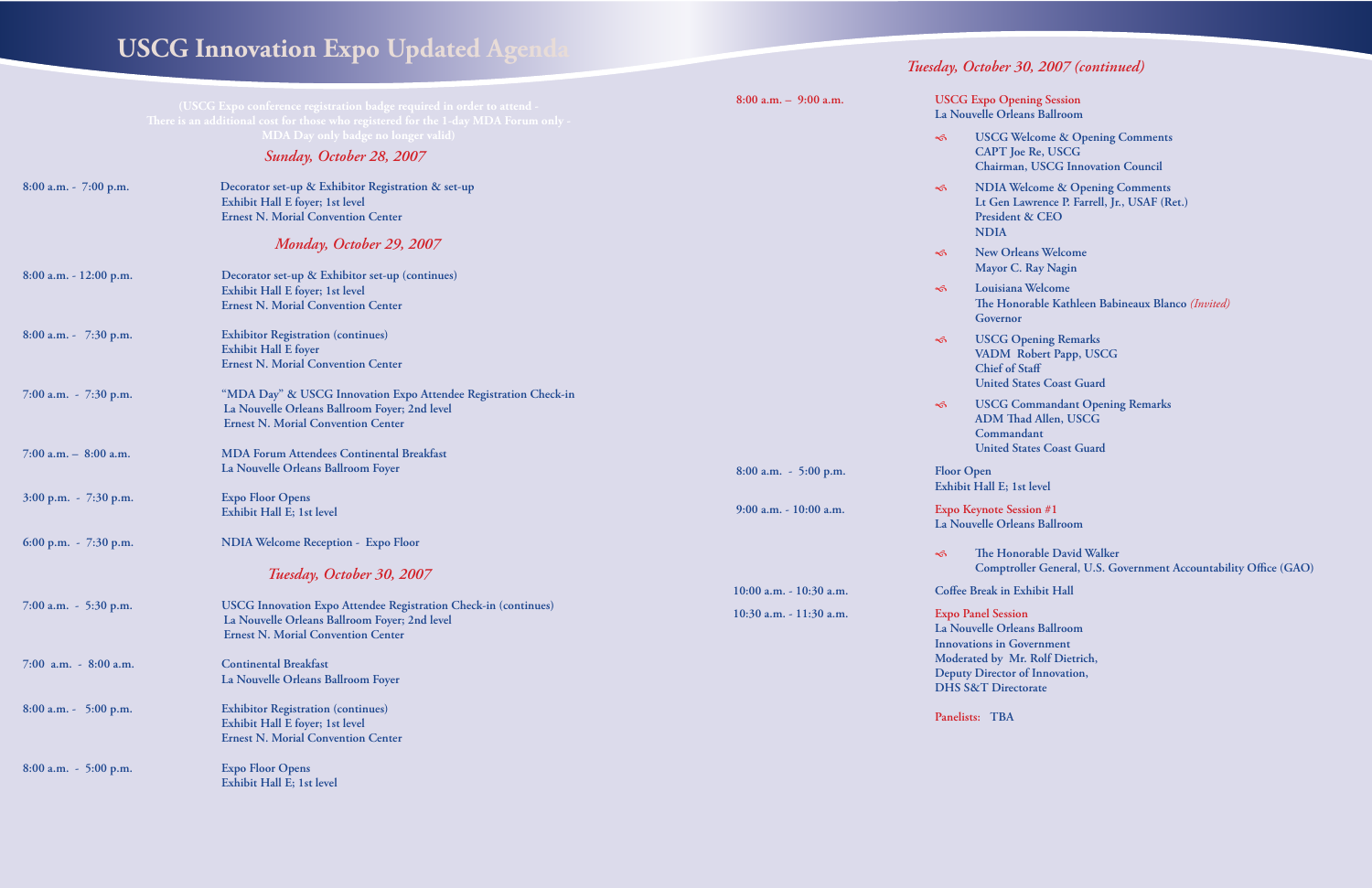*Tuesday, October 30, 2007 (continued)*

| ':00 a.m. |  | $5:30$ p.m. |
|-----------|--|-------------|
|           |  |             |

| <b>USCG</b> Inno |  |
|------------------|--|
| La Nouvelle      |  |
| Ernest N. M      |  |

*All session times, topics, and speakers subject to change*

**11:30 a.m. - 1:00 p.m. Buffet Lunch**

 **Exhibit Hall D** 

 **1:00 p.m. - 2:00 p.m. Expo Keynote Session #2**

### **USCG Innovation Expo Updated Agenda (continued)**

 **La Nouvelle Orleans Ballroom**

 **The Honorable Jay Cohen**

 **Under Secretary for Science and Technology**

**Department of Homeland Security**

 **2:00 p.m. - 3:00 p.m. Expo Panel Session - Innovation that Works: Turning Ideas into Opportunities Moderated by: Dr. Neil Thornberry**

Panelists: Don Cutey Jr.,

 **Innovation Chair Naval Postgraduate School (NPS)**

 **IBM Global Business Development Executive** 

 **Dr. Marc Ventressa,** 

 **Naval Postgraduate School Mr. Ron Pierantozzi,** 

 **7:00 a.m. - 5:30 p.m. USCG Innovation Expo Attendee Registration Check-in (continues) Orleans Ballroom Foyer; 2nd level Iorial Convention Center** 

> **nelists:** Ms. Claire Grady,  **Mr. Michael Tangora, CAPT Matt Sisson, USCG**

|                           | <b>Former Vice President, Coporate Venturing</b>                                                                                                |                         |                                                             |
|---------------------------|-------------------------------------------------------------------------------------------------------------------------------------------------|-------------------------|-------------------------------------------------------------|
| $3:00$ p.m. - $3:30$ p.m. | Coffee Break in Exhibit Hall                                                                                                                    | 10:00 a.m. - 10:30 a.m. | Coffee Break in E                                           |
| $3:30$ p.m. $-4:30$ p.m.  | Expo Break-out Sessions: "Innovation that Works"<br><b>Ernest N. Morial Convention Center</b>                                                   | 10:30 a.m. - 11:30 a.m. | <b>Expo Keynote Ses</b><br>La Nouvelle Orlea                |
|                           | <b>Expo Break-out Session #1</b><br>Room TBA; 2nd level<br>Differentiating Ideas from Opportunities: The Problem with Great Ideas               |                         | "SecondL<br>$\infty$<br>Mr. John<br>Linden La               |
|                           | <b>Expo Break-out Session #2</b><br>Room TBA; 2nd level                                                                                         | 11:30 a.m. - 1:00 p.m.  | <b>Box Lunch Exhibi</b><br>Exhibit Hall D; 1                |
|                           | Creating a Culture of Innovation: Identifying Neutralizing Innovation Killers<br>Expo Break-out Session #3                                      | 1:00 p.m. $-3:00$ p.m.  | Expo Keynote #4<br>La Nouvelle Orlea                        |
|                           | Room TBA; 2nd level<br>The Innovators Within: Identifying & Enabling Innovative People Drivers<br>$\bullet$                                     |                         | Acquisitio<br>$\infty$<br><b>RADM C</b><br><b>Assistant</b> |
|                           | <b>Expo Break-out Session #4</b><br>Room TBA; 3rd level<br><b>Sustaining Innovation: Building Innovation "Engines"</b><br>$\bullet$             |                         | Acquisitio<br>$\ll$<br>Moderate                             |
| 5:30 p.m. $-7:30$ p.m.    | <b>Annual "Cutter" Expo Reception</b><br>"Bamboula"<br>Spanish Plaza/Riverwalk<br>(shuttle bus service from convention center to Spanish Plaza) |                         | Panelists:                                                  |

 **7:00 a.m. - 8:00 a.m. Continental Breakfast La Nouvelle Orleans Ballroom Foyer**

 **8:00 a.m. - 4:00 p.m. Exhibitor Registration (continues) Exhibit Hall E foyer; 1st level**

 **8:00 a.m. - 5:30 p.m. Expo Floor Opens Exhibit Hall E**

 **8:00 a.m. - 9:00 a.m. Expo Panel Session La Nouvelle Orleans Ballroom Biometrics-at-sea; Mona Passage Proof of Concept Moderated by: Coast Guard Office of Law Enforcement & Biometrics Team**

**9:00 a.m. - 10:00 a.m. Expo Panel Session Leading from the Middle: Showcasing CG Innovators Moderated by: CAPT Joe Re, USCG, Chairman CG Innovation Council**

**Panelists: LCDR Christopher Kluckhuhn, USCG Mr. Mario Vittone, ASTC LCDR Michael Billeaudeaux, USCG CDR Rick Christoffersen, USCG CDR Gregory Buxa, USCG**

ak in Exhibit Hall

**10te Session #3 le Orleans Ballroom** 

 **"SecondLife" Mr. John Lester, "Pathfinder Linden" Linden Labs**

**1 Exhibit Hall Ill D**: 1st level

**e Orleans Ballroom** 

 **Acquisition Insights & Transformation RADM Gary Blore, USCG, Assistant Commandant for Acquisition**

 **Acquisition Insights & Transformation Panel Session Moderated by: RDML Ronald Rabago, USCG Director of Acquisition Programs, USCG Acquisition Directorate**

*Wednesday, October 31, 2007*